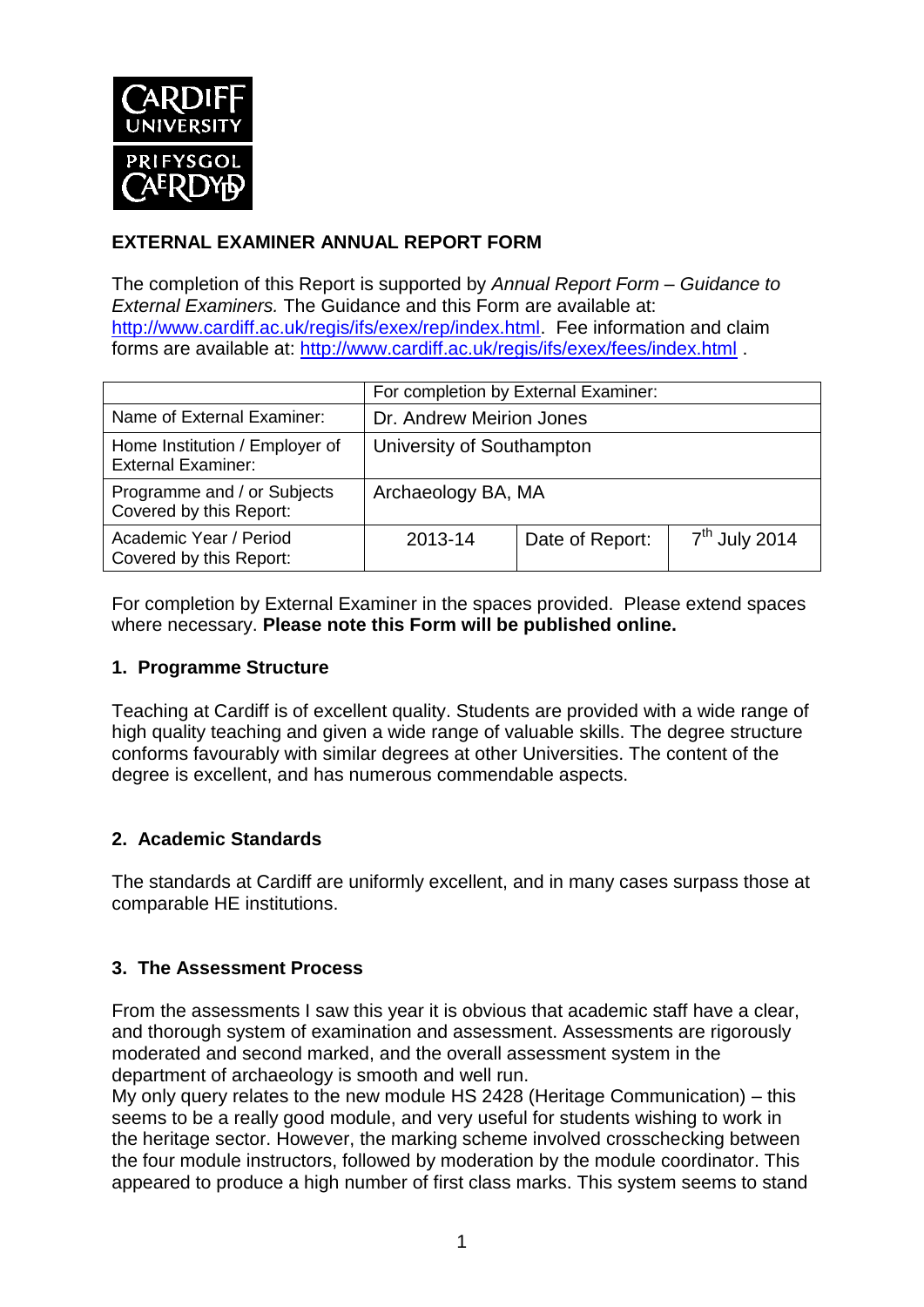outside the system adopted for other modules. Surely - to ensure evenhandedness moderation should come from a member of staff outside the module? The system adopted for this module appears to have slightly skewed the marks toward the upper range of the scale. This will need to be looked at for future years – the marking and moderation of this module will need to be systematized and brought into line with the marking and moderating schemes used for the rest of the degree.

## **4. Year-on-Year Comments**

This is my fourth and final year of external examination and I can see clear improvements since my first year, and obvious consistency with the previous years practices. See below for a fuller report.

## **5. Preparation / Induction Activity (for new External Examiners only)**

N/A

## **6. Noteworthy Practice and Enhancement**

As in previous years I would draw attention to the assiduous marking procedures of two exemplary scholars.

## **7. Appointment Overview (for retiring External Examiners only)**

**Teaching and range of assignments** – Throughout the years I have been external examiner I have seen clear evidence of some excellent teaching, and the use of innovative assessment methods. I have also seen a good range of differing methods of assessment beyond the standard essay format.

I am particularly pleased to see the teaching of Archaeological Photography and Archaeological Illustration – year on year these have produced consistently excellent results. These skills are important, as part of the skill set of the rounded archaeology graduate, and it is fantastic to see that Cardiff continues to support and teach them.

I am also pleased to see that fieldwork is a central component of the Cardiff degree, students are required to undertake 3 weeks fieldwork at the end of their first and second years. This is to be commended as so many archaeology degree courses have reduced their fieldwork requirement to a mere 3 weeks; a fact that is lamented by the best students who cry out for extra fieldwork experience. It is therefore to Cardiff's credit that fieldwork is encouraged and supported.

**Marking and moderation system** – Archaeology and Conservation at Cardiff clearly operate a robust and clear system for marking and moderation. Over the years I have noticed that the system appears to get better and better, with greater clarity and transparency (in terms of moderation) and greater, and more detailed feedback to students (in terms of forms for distinct formative and summative feedback).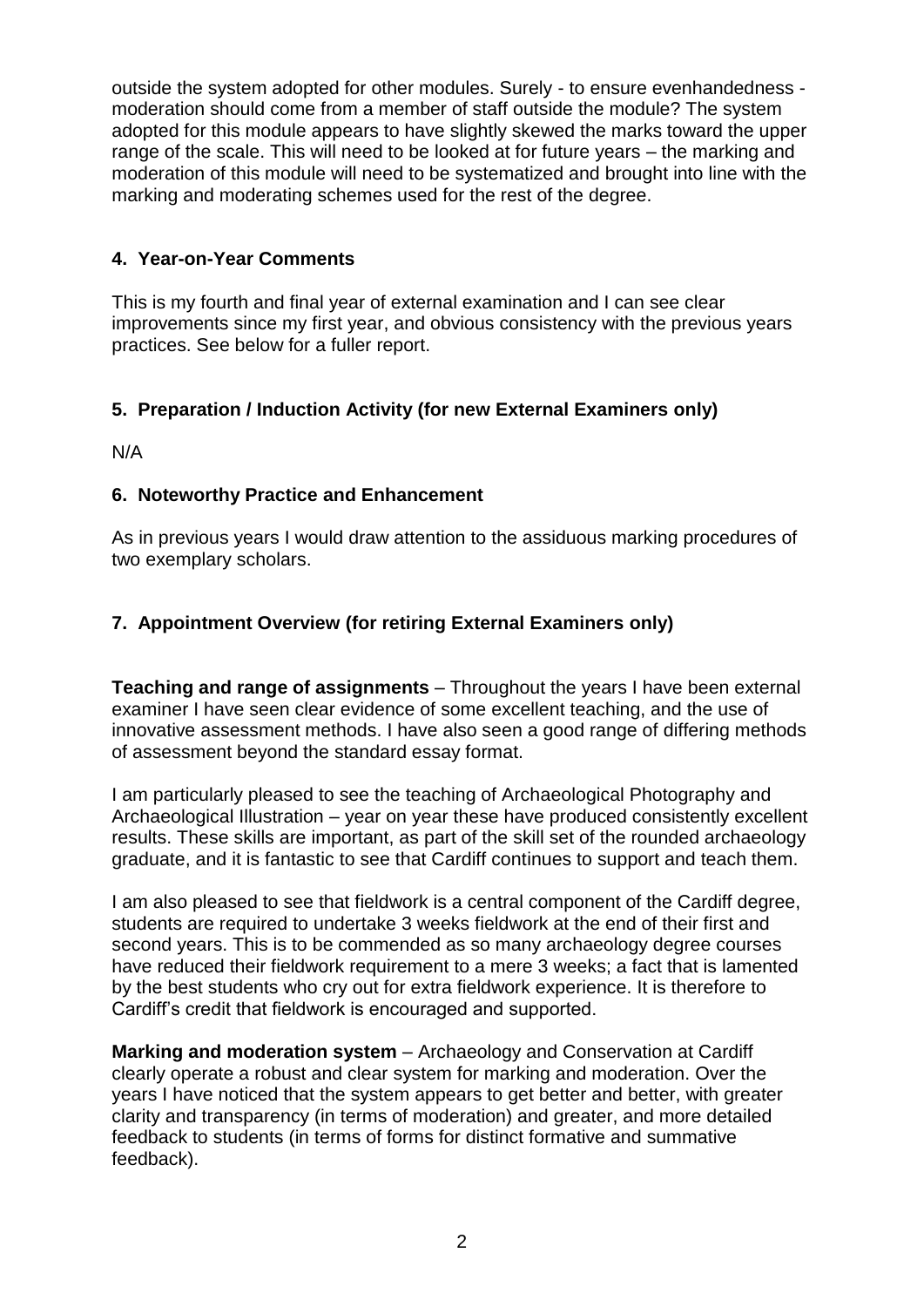**Administration and management** – throughout the years I have been external examiner the management of the examination process has been exemplary. It is clear that the management and organization of assignments is well handled by staff in the Archaeology and Conservation office. It is easy to underestimate the importance of an efficient office administrator, however office staff in fact play a central role, acting as a hub for staff and students alike, and ensuring the quick turnaround of assignments and their return to students. The uniformly excellent administrative staff are a credit to the Archaeology and Conservation staff, it is hoped that the University continues to support them.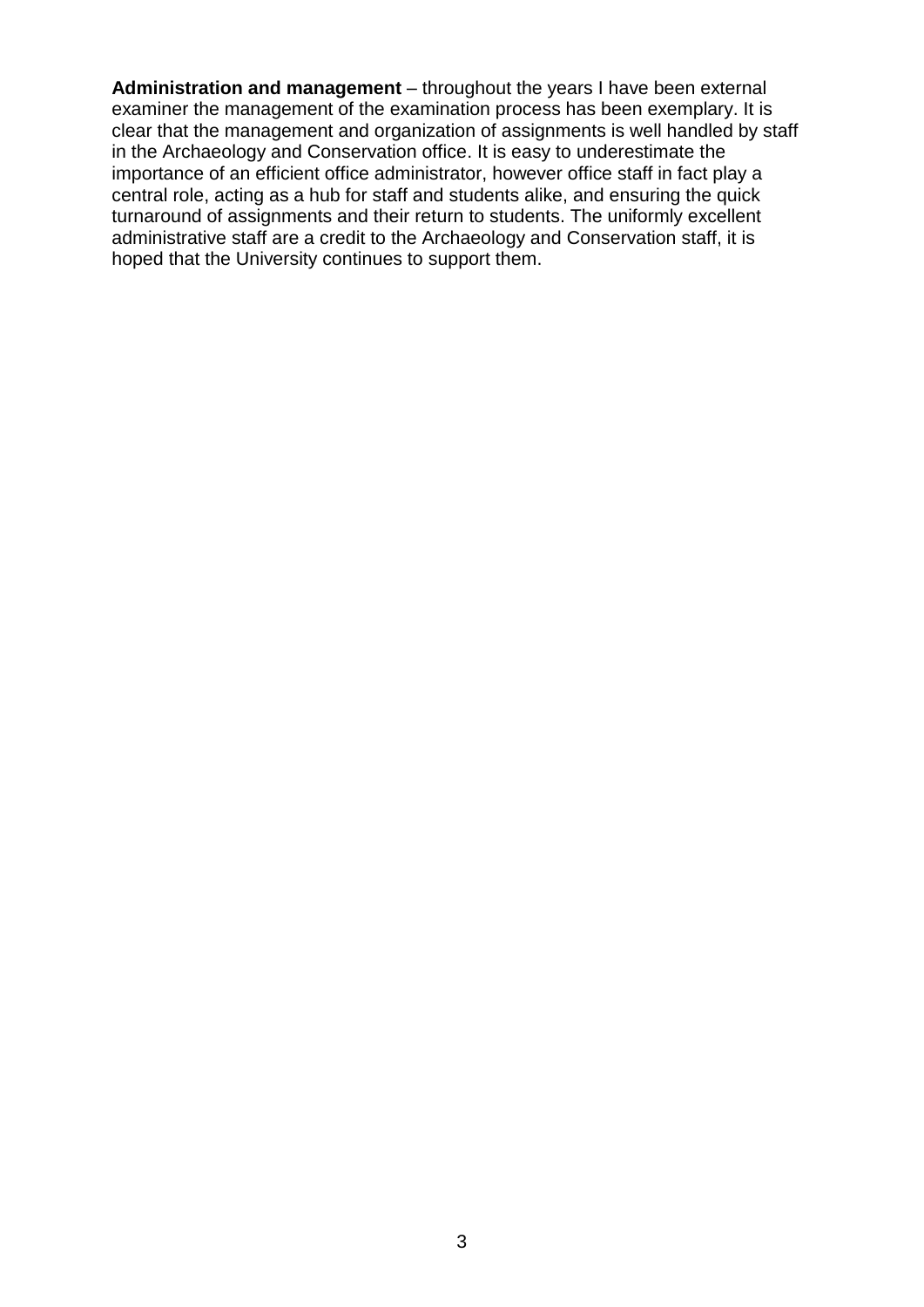# **8. Annual Report Checklist**

Please include appropriate comments within Sections 1-7 above for any answer of 'No'.

|                                             |                                                                                                                                                             | <b>Yes</b><br>(Y) | <b>No</b><br>(N) | N/A<br>(N/A) |
|---------------------------------------------|-------------------------------------------------------------------------------------------------------------------------------------------------------------|-------------------|------------------|--------------|
| <b>Programme/Course Information</b>         |                                                                                                                                                             |                   |                  |              |
| 8.1                                         | Did you receive sufficient information about the Programme and<br>its contents, learning outcomes and assessments?                                          | $\star$           |                  |              |
| 8.2                                         | Were you asked to comment on any changes to the assessment<br>of the Programme?                                                                             |                   | *                |              |
| <b>Draft Examination Question Papers</b>    |                                                                                                                                                             |                   |                  |              |
| 8.3                                         | Were you asked to approve all examination papers contributing<br>to the final award?                                                                        | *                 |                  |              |
| 8.4                                         | Were the nature, spread and level of the questions appropriate?                                                                                             | $^\star$          |                  |              |
| 8.5                                         | Were suitable arrangements made to consider your comments?                                                                                                  | *                 |                  |              |
|                                             | <b>Marking Examination Scripts</b>                                                                                                                          |                   |                  |              |
| 8.6                                         | Did you receive a sufficient number of scripts to be able to assess<br>whether the internal marking and classifications were appropriate<br>and consistent? | $\star$           |                  |              |
| 8.7                                         | Was the general standard and consistency of marking<br>appropriate?                                                                                         | *                 |                  |              |
| 8.8                                         | Were the scripts marked in such a way as to enable you to see<br>the reasons for the award of given marks?                                                  | $\star$           |                  |              |
| 8.9                                         | Were you satisfied with the standard and consistency of marking<br>applied by the internal examiners?                                                       | $\star$           |                  |              |
| 8.10                                        | In your judgement, did you have the opportunity to examine a<br>sufficient cross-section of candidates' work contributing to the<br>final assessment?       | $\star$           |                  |              |
| <b>Coursework and Practical Assessments</b> |                                                                                                                                                             |                   |                  |              |
| 8.11                                        | Was the choice of subjects for coursework and / or practical<br>assessments appropriate?                                                                    | $\star$           |                  |              |
| 8.12                                        | Were you afforded access to an appropriate sample of<br>coursework and / or practical assessments?                                                          | $\star$           |                  |              |
| 8.13                                        | Was the method and general standard of assessment<br>appropriate?                                                                                           | $\star$           |                  |              |
| 8.14                                        | Is sufficient feedback provided to students on their assessed<br>work?                                                                                      | $\star$           |                  |              |
|                                             | <b>Clinical Examinations (if applicable)</b>                                                                                                                |                   |                  |              |
| 8.15                                        | Were satisfactory arrangements made for the conduct of clinical<br>assessments?                                                                             |                   |                  | *            |
| <b>Sampling of Work</b>                     |                                                                                                                                                             |                   |                  |              |
| 8.16                                        | Were you afforded sufficient time to consider samples of<br>assessed work?                                                                                  | $\star$           |                  |              |
| <b>Examining Board Meeting</b>              |                                                                                                                                                             |                   |                  |              |